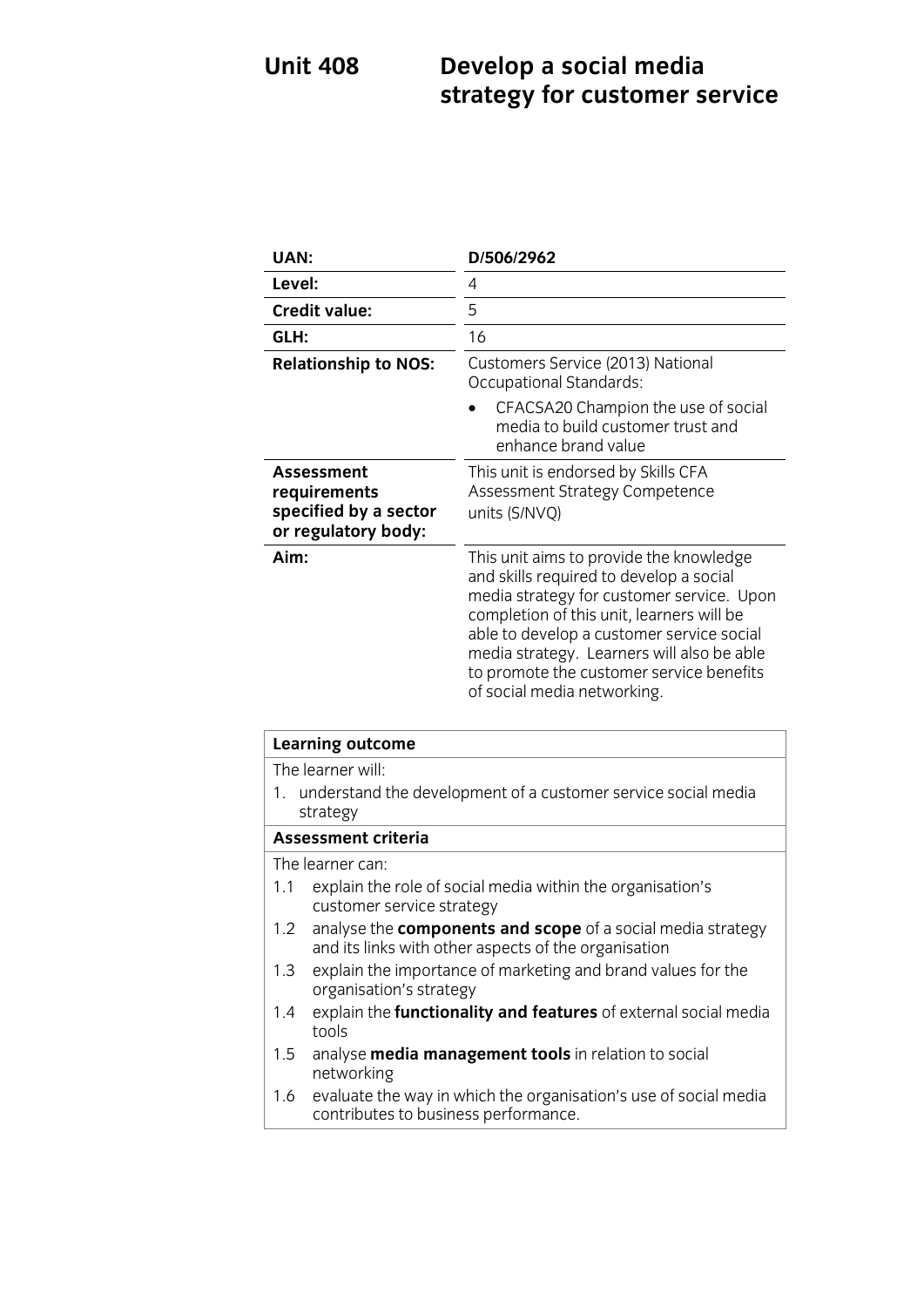## **Assessment guidance Components and scope include:**

eg

- objectives of strategy<br>• iustification for the use
- justification for the use of social media
- how it will be used
- risks involved

**Functionality and features:**<br>The external social media tools allow eg analysis, monitoring. (Note- at  $T_{\text{last}}$  three must be explained. least **three** must be explained).

**Media management tools:**<br>Are many and varied and are the tools to help you use social media more effectively. They include tools that help personalise business replies, improve monitoring and assist analysis. (Note  $-$  at least **three** replies, improve monitoring and assist analysis. (Note – at least **three**  $\frac{1}{2}$ 

- 
- **questioning**<br>• **professional discussion** • professional discussion
	- reflective account
	- organisational policies and procedures\*
	- legislative and regulatory requirements\*
	- organisational documentation\*<br>• social media strategy
	- social media strategy

# **Learning outcome**<br>The learner will:

2. be able to develop a customer service social media strategy

## Assessment criteria

The learner can:

- 2.1 evaluate the **factors** affecting the development of a customer service social media strategy
- 2.2 assess the suitability of different methods of engaging customers using social media
- 2.3 analyse competitor presence and activity in social media
- 2.4 formulate a vision for a social media strategy that takes account of the organisation's operating environment and practical constraints
- develop a strategy that is consistent with the organisation's 2.5 develop a strategy that is consistent with the organisation's overall business strategy and objectives and addresses in the addresses in the addresses in the addresses in the set of the set of the set of the set of the set of the set of the set of the set of the set of the set of the
- 2.6 evaluate the extent to which existing organisational structures  $\frac{1}{2}$  and processes are canable of delivering the strategy  $\frac{1}{\sqrt{2}}$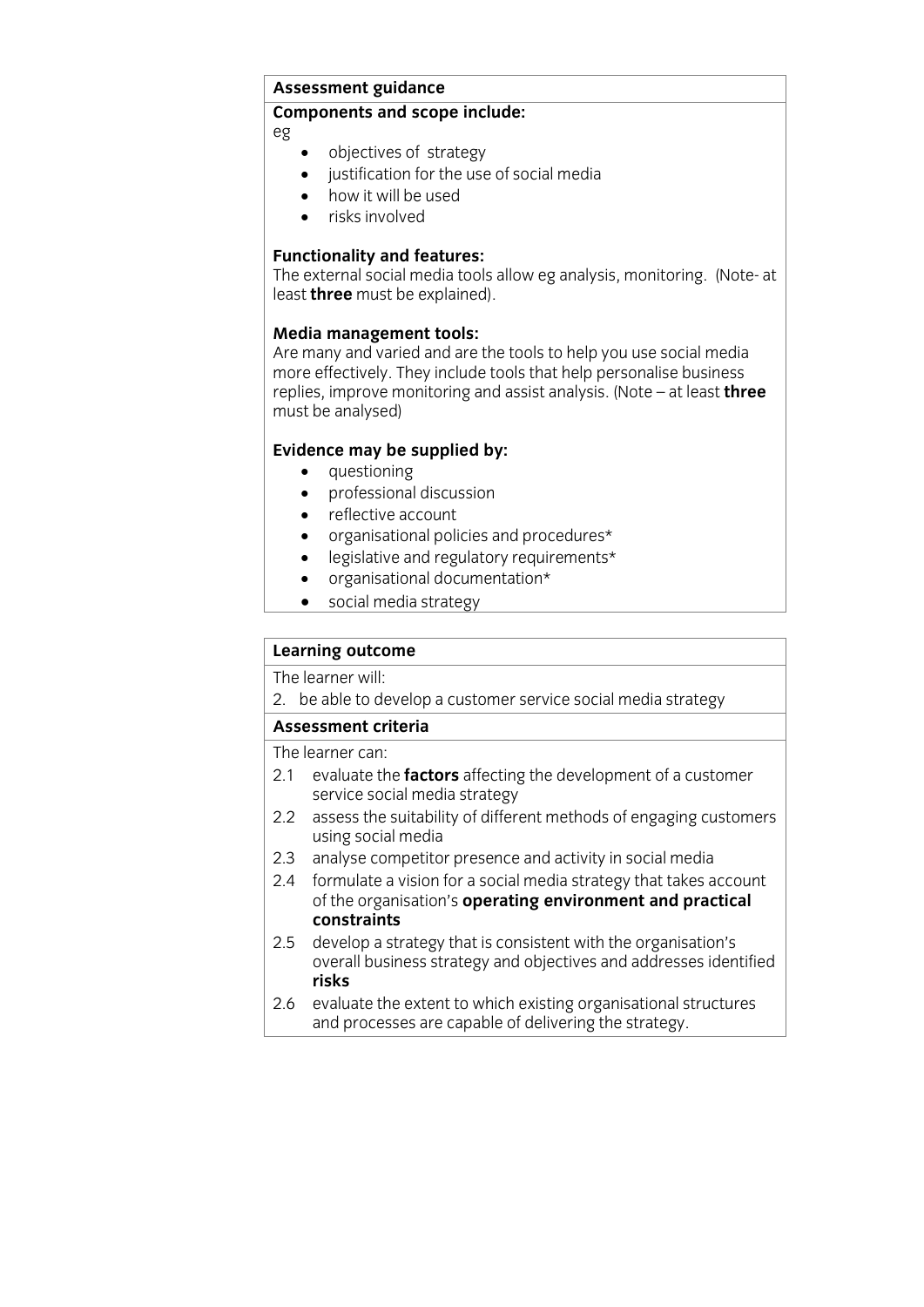## **Assessment guidance**

**Factors:** eg

- internal and external
- cost
- organisation's market
- technical knowledge

## **Operating environment and practical constraints:**

eg:

- organisation's market
- prospective audience
- organization's size
- technical ability of staff
- **•** financial factors
- possible risk

**Risks:** eg

- corporate identity theft
- can affect adversely the reputation of the brand
- can be data protection issues
- loss of confidential organisation data
- can be legal and regulatory compliance issues
- poor monitoring

- **Evidence** may be supplied by:
	- witness testimony
	- questioning
	- professional discussion
	- reflective account
	- report on developing customer service through social media
	- organisational policies and procedures\*
	- legislative and regulatory requirements\*
	- customer records\*
	- organisational documentation\*
	- social media strategy